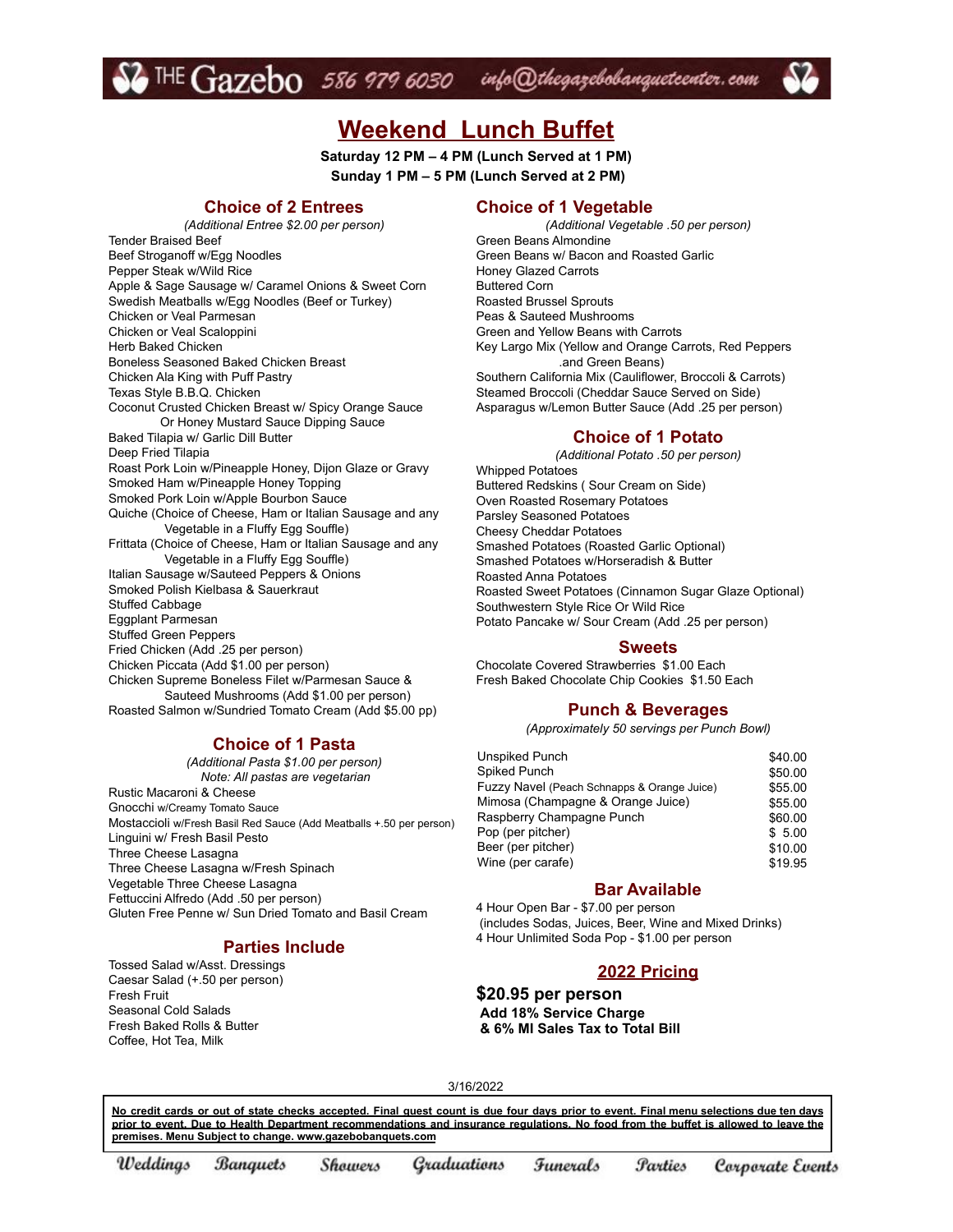

# **Soup and Croissant** *Light Lunch*

**Saturday 12 PM – 4 PM (Lunch Served at 1 PM) Sunday 1 PM – 5 PM (Lunch Served at 2 PM)**

## **Choice of One Sandwich**

Chicken Salad Croissant Smoked Ham & Cheddar Croissant Sliced Smoked Turkey Croissant Tuna Salad Croissant

#### **Choice of One Soup**

Cream of Broccoli and Cheddar Chicken Noodle Cream of Tomato Southwest Chicken Tortilla Vegetable Soup Chili (+.25)

Fresh Fruit **Condiments** 

Coffee, Hot Tea, Milk

## **Parties Include**

Tossed Salad with Assorted Dressings

## **Punch/Bar Availability**

*(Approximately 50 servings per punch bowl)*

| <b>Unspiked Punch</b>              | \$40.00 |
|------------------------------------|---------|
| <b>Spiked Punch</b>                | \$50.00 |
| <b>Fuzzy Navel (Peach Schnapps</b> |         |
| & Orange Juice) \$55.00            |         |
| Mimosa (Champagne                  |         |
| & Orange Juice)                    |         |
| \$55.00                            |         |
| Raspberry Champagne Punch \$60.00  |         |
| Pop (per pitcher)                  | \$5.00  |
| Beer (per pitcher)                 |         |
| \$10.00                            |         |
| Wine (by carafe)                   | \$19.95 |

# **Bar Available**

4 Hour Open Bar - \$7.00 per person (includes Sodas, Juices, Beer, Wine and Mixed Drinks) 4 Hour Unlimited Soda Pop - \$1.00 per person

#### **Sweets**

Chocolate Strawberries \$1.00 each Fresh Chocolate Chip Cookies \$1.50 Each

### **2022 Pricing**

**\$18.95 Per Person Add 18% Service Charge & 6% MI Sales Tax to Total Bill**

3/16/2022

No credit or Debit cards nor out of state checks accepted. Final quest count is due four days prior to event. Final menu selections are due ten days prior to event. Due to Health Department recommendations and insurance regulations. No food from the buffet is allowed to **leave the premises. Menu subject to change. www.gazebobanquets.com**